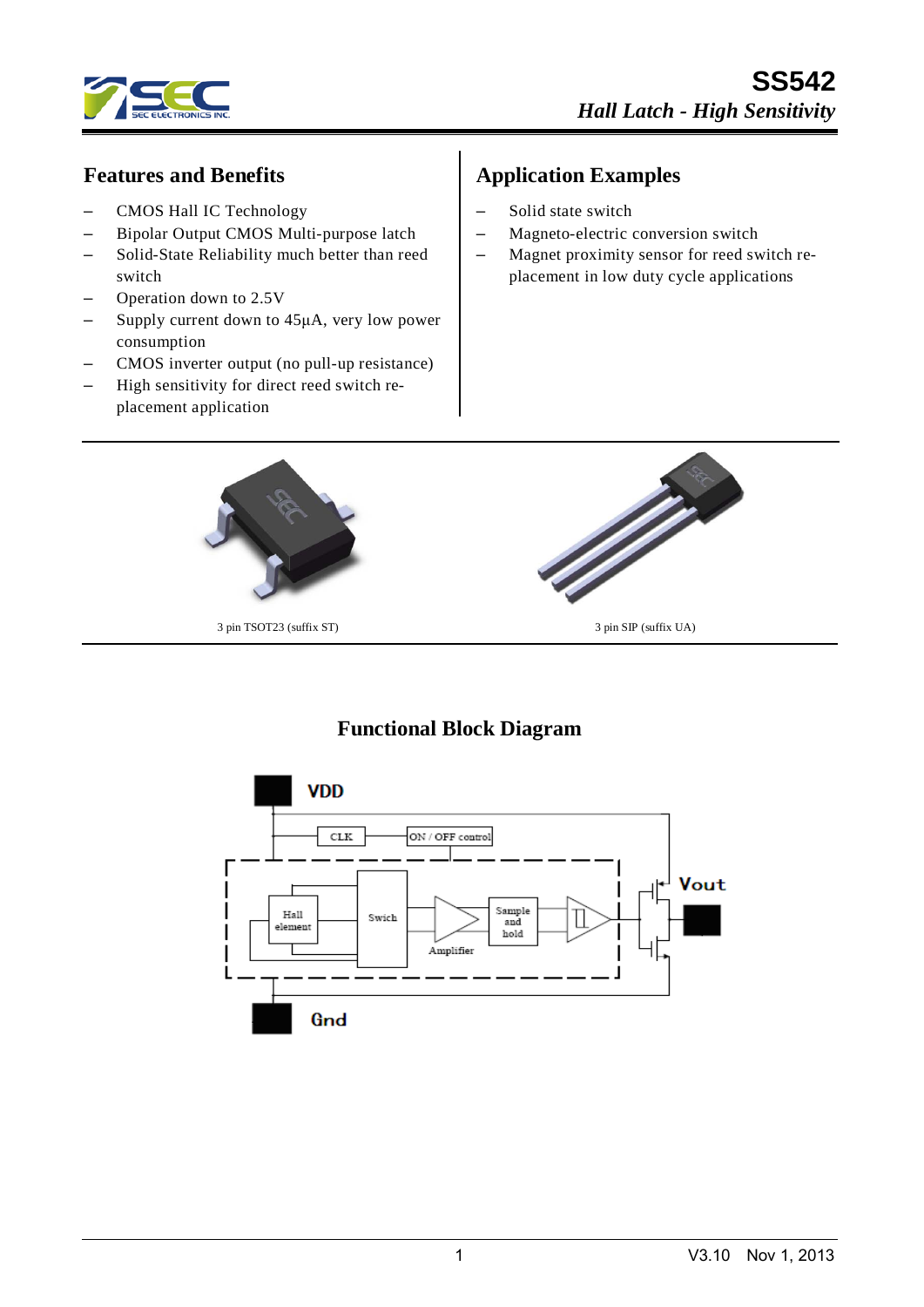

## **General Description**

The SS542 Hall effect sensor IC is fabricated from mixed signal CMOS technology. It incorporates advanced chopper-stabilization techniques to provide accurate and stable magnetic switch points.

The circuit design provides an internally controlled clocking mechanism to cycle power to the Hall element and analog signal processing circuits. This serves to place the high current-consuming portions of the circuit into a "Sleep" mode. Periodically the device is "Awakened" by this internal logic and the magnetic flux from the Hall element is evaluated against the predefined thresholds. If the flux density is above or below the  $B_{op}/B_{rp}$  thresholds then the output transistor is driven to change states accordingly. While in the "Sleep" cycle the output transistor is latched in its previous state. The design has been optimized for service in applications requiring extended operating lifetime in battery powered systems.

The output transistor of the SS542 switches low (turns on) when a magnetic field perpendicular to the Hall sensor exceeds the operate point threshold ( $B_{OP}$ ). After turn-on, the output voltage is  $V_{DS}$ . The device remains on if the south pole is removed  $(B\rightarrow 0)$ . This latching property defines the device as a magnetic memory. When the magnetic field is reduced below the release point,  $B_{RP}$ , the Output transistor turns off (goes high). The difference in the magnetic operate and release points is the hysteresis  $(B<sub>HYS</sub>)$  of the device. This built-in hysteresis prevents output oscillation near the switching point, and allows clean switching of the output even in the presence of external mechanical vibration and electrical noise.

The TSOT-23 device is reversed from the UA package. The TSOT-23 output transistor will be latched on in the presence of a sufficiently strong North pole magnetic field applied to the marked face.



#### **Glossary of Terms**

### **Internal Timing Circuit**

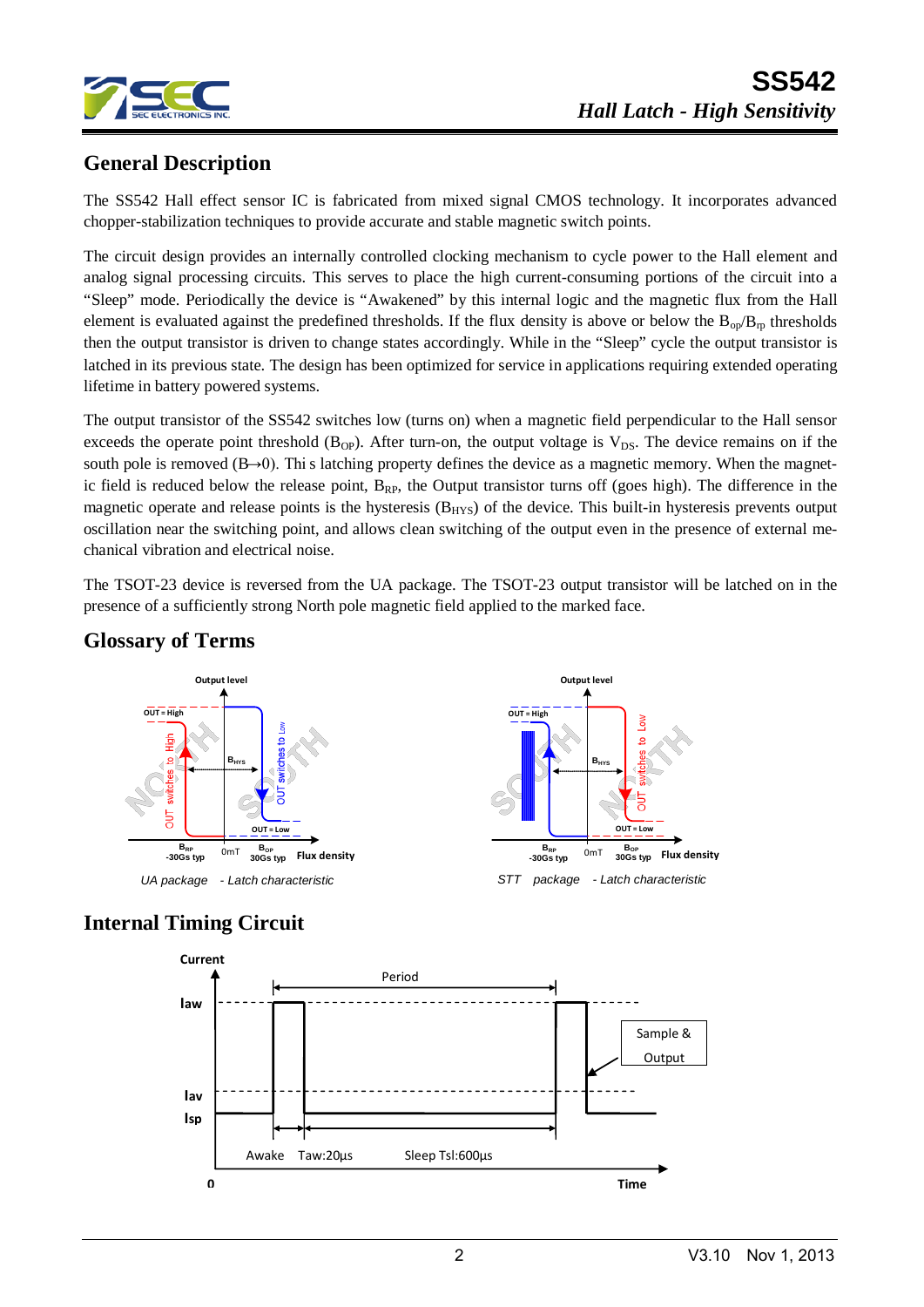

### **Absolute Maximum Ratings**

| <b>Parameter</b>                   | <b>Symbol</b>     | <b>Value</b> | <b>Units</b> |
|------------------------------------|-------------------|--------------|--------------|
| <b>Supply Voltage</b>              | $\rm V_{DD}$      | 28           | V            |
| <b>Supply Current</b>              | $I_{DD}$          | 50           | mA           |
| <b>Output Voltage</b>              | $\rm V_{\rm OUT}$ | 28           | V            |
| <b>Output Current</b>              | $I_{\text{OUT}}$  | 50           | mA           |
| <b>Operating Temperature Range</b> | $\rm T_A$         | $-40$ to 85  | $^{\circ}C$  |
| <b>Storage Temperature Rang</b>    | $T_{\rm S}$       | $-50$ to 150 | $^{\circ}C$  |
| <b>ESD Sensitivity</b>             |                   | 4000         |              |

| <b>Operating Temperature Range</b> | <b>Symbol</b> | Value        | Units   |
|------------------------------------|---------------|--------------|---------|
| Temperature Suffix "E"             |               | $-40$ to 85  | $\circ$ |
| Temperature Suffix "K"             |               | $-40$ to 125 | $\circ$ |
| Temperature Suffix "L"             |               | $-40$ to 150 | $\circ$ |

Exceeding the absolute maximum ratings may cause permanent damage. Exposure to absolute-maximum- rated conditions for extended periods may affect device reliability.

### **General Electrical Specifications**

DC Operating Parameters  $T_A = 25^{\circ}$ C, V<sub>DD</sub>= 2.5V to 5.5V (unless otherwise specified)

| <b>Parameter</b>          | <b>Symbol</b>    | <b>Test Conditions</b> | <b>Min</b> | Typ | <b>Max</b> | <b>Units</b> |
|---------------------------|------------------|------------------------|------------|-----|------------|--------------|
| Operating voltage         | $V_{DD}$         | Operating              | 2.5        | 3   | 5.5        | V            |
| Supply current            | $I_{DD}$         | Average                |            | 45  |            | μA           |
| <b>Output Current</b>     | I <sub>OUT</sub> |                        |            | 1.0 |            | mA           |
| <b>Saturation Voltage</b> | $V_{\rm SAT}$    | $IOUT=1mA$             |            |     | 0.4        | V            |
| Awake mode time           | $T_{AW}$         | Operating              |            | 20  |            | $\mu S$      |
| Sleep mode time           | $T_{SL}$         | Operating              |            |     | 600        | $\mu S$      |

### **Magnetic Specifications**

DC Operating Parameters  $V_{DD} = 2.5$  to 5.5V (unless otherwise specified)

| <b>Package</b> | <b>Parameter</b>                                       | <b>Symbol</b> | <b>Test Conditions</b>                 | <b>Min</b> | <b>Typ</b> | <b>Max</b> | <b>Units</b> |
|----------------|--------------------------------------------------------|---------------|----------------------------------------|------------|------------|------------|--------------|
|                | <b>Operating Point</b>                                 | $B_{OP}$      |                                        | 5          | 25         | 40         | G            |
| <b>UA</b>      | $Ta = 25^{\circ}C$<br><b>Release Point</b><br>$B_{RP}$ | $-40$         | $-25$                                  | $-5$       | G          |            |              |
|                | <b>Hysteresis</b>                                      | $B_{H YST}$   | $V_{dd} = 2.75V$ DC                    |            | 40         |            | G            |
| <sub>SO</sub>  | <b>Operating Point</b>                                 | $B_{OP}$      | $Ta=25^{\circ}C$<br>$V_{dd}$ =2.75V DC | $-40$      | $-25$      | $-5$       | G            |
|                | Release Point                                          | $B_{RP}$      |                                        | 5          | 25         | 40         | G            |
|                | <b>Hysteresis</b>                                      | $B_{H YST}$   |                                        |            | 40         |            | G            |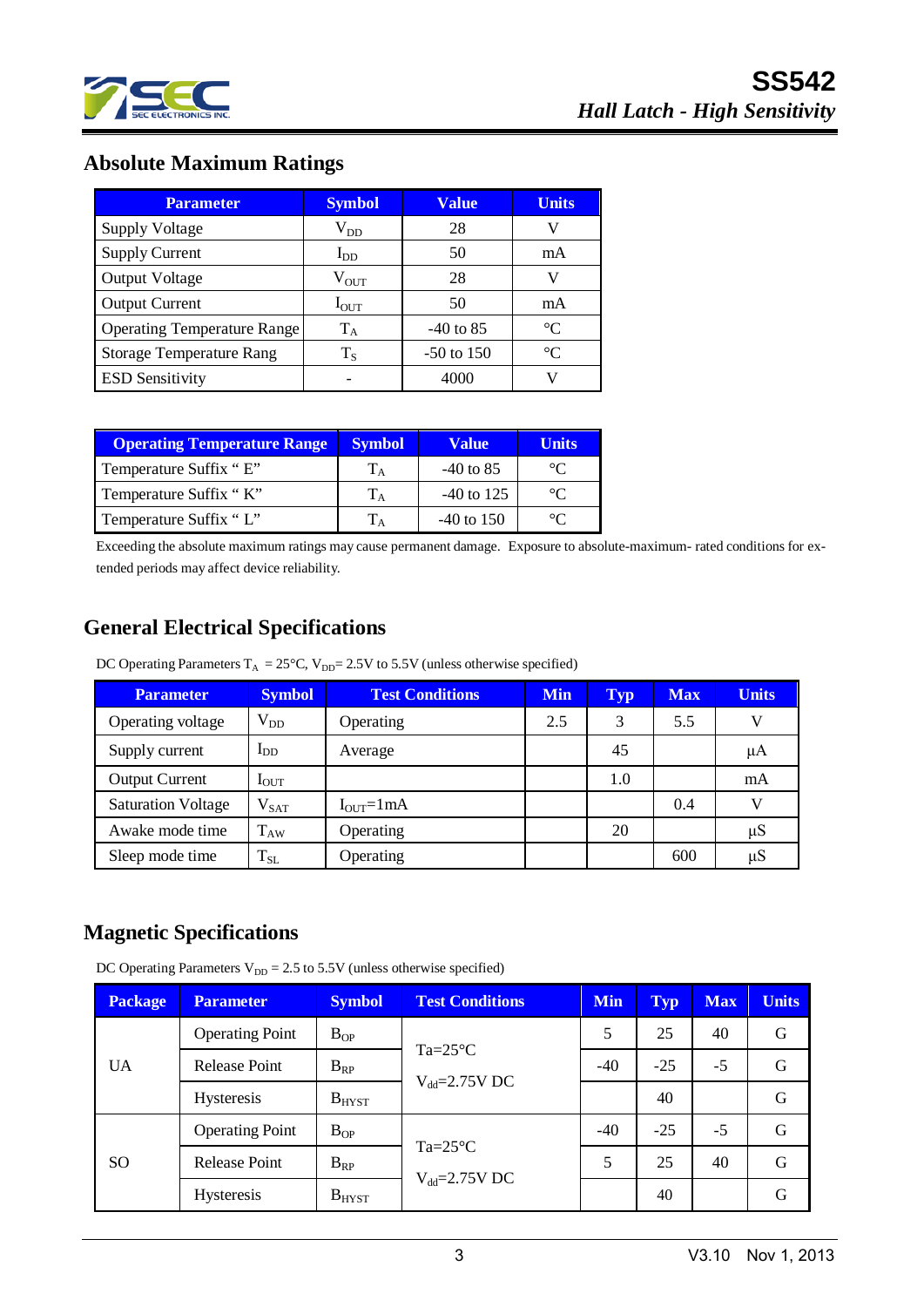

### **Output Behavior versus Magnetic Pole**

DC Operating Parameters TA = -40°C to 150°C,  $V_{DD} = 2.5$  to 5.5V (unless otherwise specified)

| <b>Test Conditions (UA)</b> | <b>Test Conditions (SO)</b> | OUT  |
|-----------------------------|-----------------------------|------|
| $B < B_{RP}$                | $B > B_{RP}$                | High |
| $B > B_{OP}$                | B < B <sub>OP</sub>         | Low  |

The SOT-23 device is reversed from the UA package. The SOT-23 output transistor will be turned on(drops low) in the presence of a sufficiently strong North pole magnetic field applied to the marked face and turned off(hoists high) in the presence of a sufficiently strong South pole magnetic field.

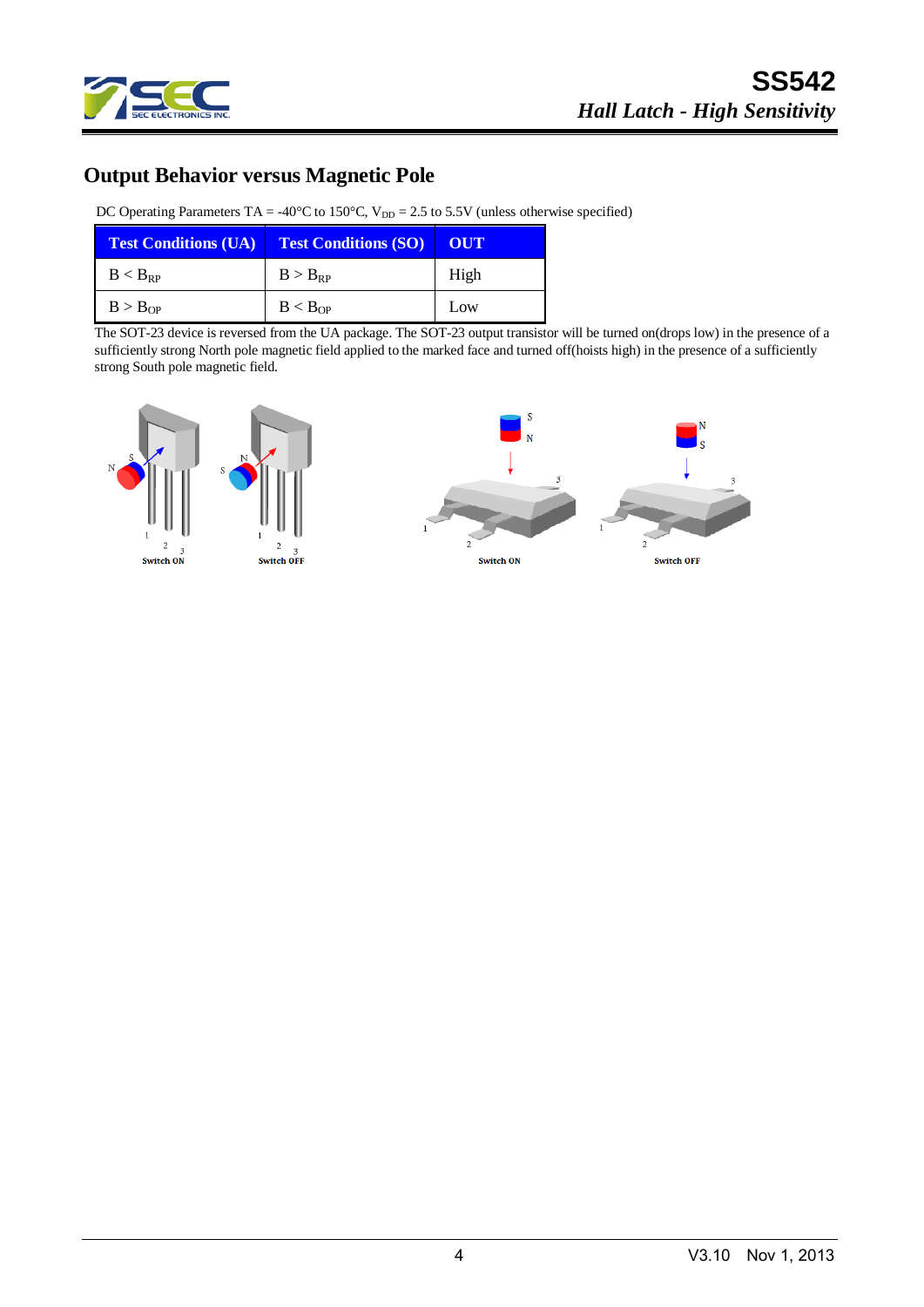

### **Package Information**

#### **Package UA, 3-Pin SIP:**





**Sensor Location**



**Notes:**

- **1). Controlling dimension : mm ;**
- **2). Lesds must be free of flash and plating voids ;**
- **3). Do not bend leads within 1 mm of lead to package interface ;**
- **4). PINOUT: Pin 1 VDD**
	- **Pin 2 GND**
		- **Pin 3 Output**